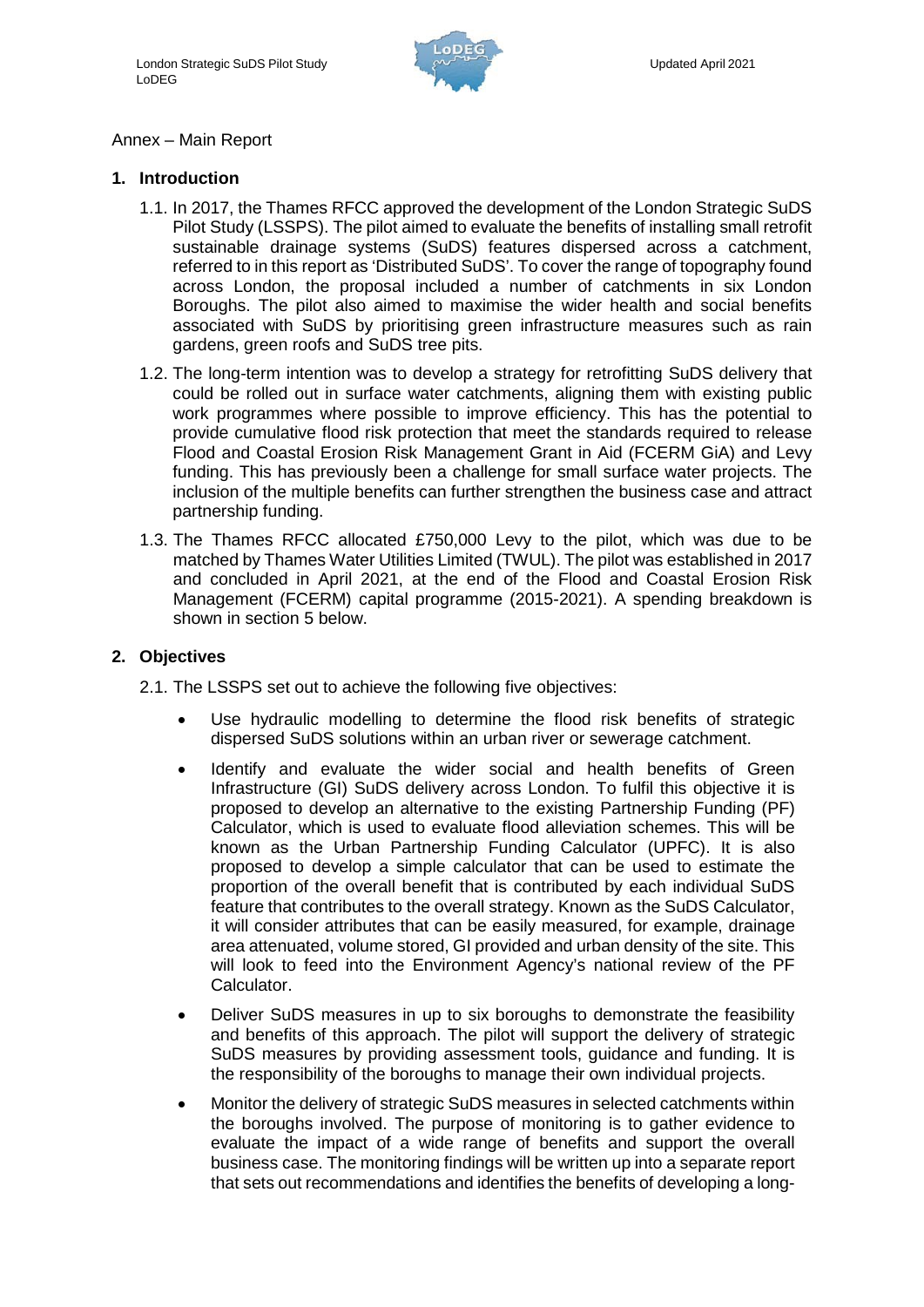

term strategy to enable alignment of non-flood related public works with FCERM GiA, Local Levy and other funding to deliver SuDS.

• Develop a long-term programme for SuDS implementation to facilitate alignment with other public works programmes. The pilot will identify methods of identifying opportunities for SuDS and helps to align the benefits in order to attract potential funding sources to help to deliver them.

### **3. Who the LSSPS involved**

- 3.1. A Pilot Steering Group (PSG) was formed to oversee the running of the LSSPS. The PSG, which met quarterly throughout the LSSPS, was led by the London Borough of (LB) Enfield and comprised representatives from the following partners:
	- Environment Agency
	- Greater London Authority
	- LB Enfield (lead borough)
	- LB Hammersmith and Fulham
	- London Councils
	- Thames Flood Advisors
	- Thames RFCC champion
	- TWUL
	- Transport for London
- 3.2. A Thames RFCC champion was nominated to sit on the PSG. Their role was to provide guidance and support from the perspective of the Thames RFCC. In addition, they were able to promote the pilot to a wider audience. This included decision makers at key organisations such as the Environment Agency, Defra and TWUL.
- 3.3. To meet the objective of the delivering SuDS in up to 6 boroughs in London, the following boroughs volunteered and were selected to take part in the study were:
	- City of Westminster (a Transport for London project)
	- LB Camden
	- LB Enfield (lead borough)
	- LB Hillingdon
	- LB Southwark
	- RB Kingston
- 3.4. This was the first experience of SuDS for three of these boroughs (LB Camden, LB Hillingdon and RB Kingston). The Transport for London (TfL) project also represents an opportunity that could potentially be repeated many times across London.
- 3.5. The modelling and UPFC work was tendered to Arcadis NV and Metis Consultants respectively. The consultants have been integral in the delivery of the LSSPS and their input has been invaluable in setting direction and realising the objectives.
- 3.6. The monitoring work was not tendered. Instead, a consortium of partners was formed in order to draw on the expertise of their respective organisations. The partners forming the consortium were the University of East London and Thames21. The members of this consortium brought a wealth of knowledge that shaped the monitoring from the working group's initial concepts into a deliverable project. The work started by the LSSPS can be continued by the consortium with external funding.

### **4. Governance**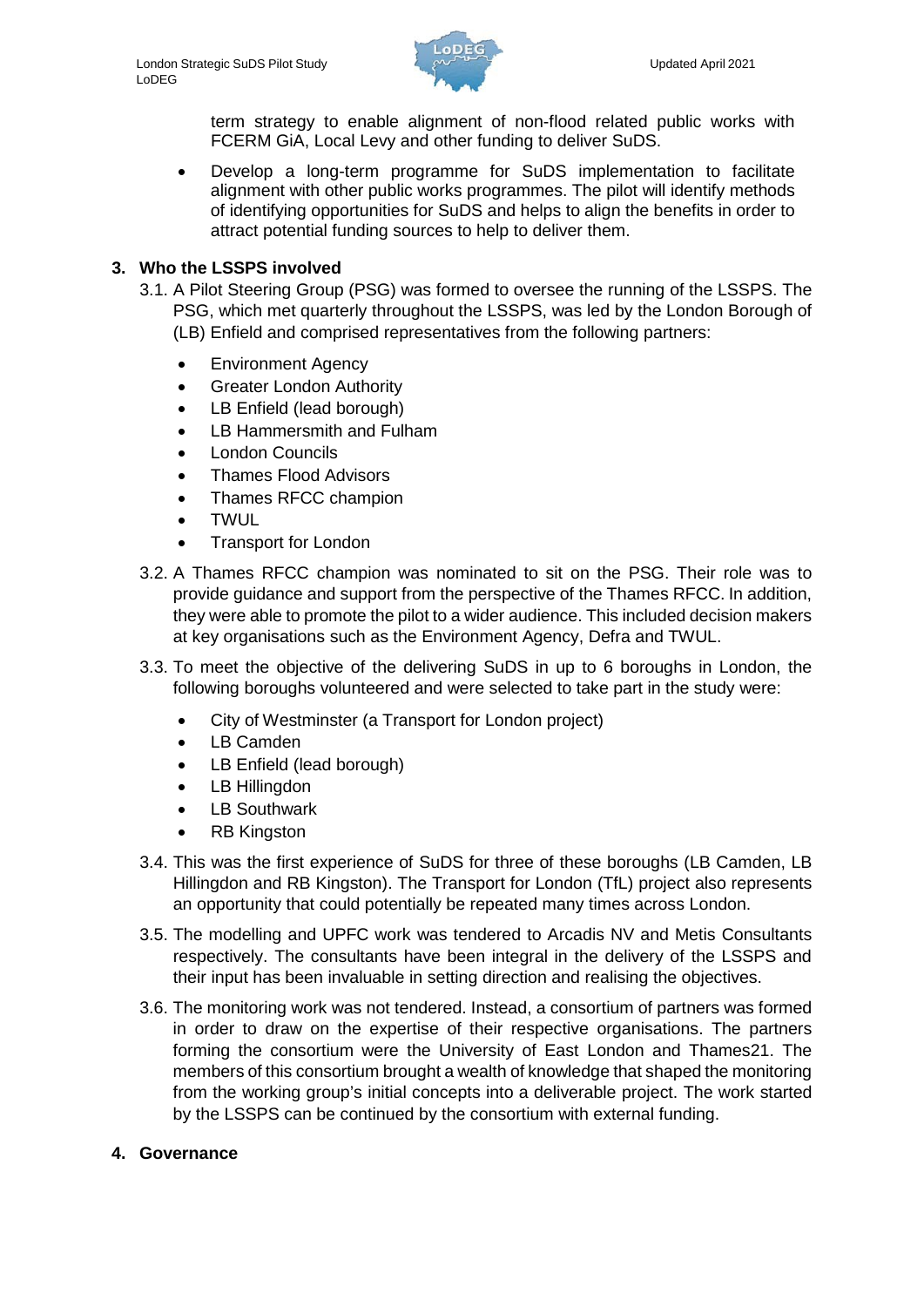

- 4.1. The previously mentioned PSG oversaw the running of the LSSPS. Each of the working groups reported to the PSG quarterly.
- 4.2. The delivery of the SuDS projects was devolved to the five boroughs and TfL. This was done to support the LLFAs in delivering SuDS in their boroughs, ensure optimal delivery through local knowledge and to see how delivery varies across different organisations. In addition, LLFA officers were able to assume key roles and use their internal delivery mechanisms for the projects. This allowed the PSG to remain focussed on the other work streams that made up the LSSPS.
- 4.3. To achieve the objectives beyond the delivery of SuDS in up to six London Boroughs, a working group of a subset of different members of the PSG was set up for the following elements:
	- Modelling
	- Monitoring
	- UPFC

## **5. Borough projects**

- 5.1. It should be recognised that the boroughs involved committed significant time and effort into the delivery of these projects. Especially noteworthy is the fact that the LSSPS supported one of the boroughs in their first successful delivery of SuDS.
- 5.2. This section will provide an overview of the types of projects delivered and the interventions they installed. A report on the projects delivered by each borough can be found in the appendix 1.
- 5.3. All projects aimed to deliver improvements to the public realm. This was done through a range of SuDS features that included rain gardens, bio retention planters and SuDS trees. A number of the projects were already internal non-flood risk works into which SuDS were incorporated. This led to a significant reduction in delivery costs. The others were standalone SuDS projects developed for inclusion in the LSSPS.
- 5.4. The Outline Business Case for the LB Enfield project is appended to this report. Much of the strategic and economic content remained the same for both the LB Hillingdon and RB Kingston business cases. Only the borough-specific details were amended, for example, catchment details and delivery mechanisms.
- 5.5. The projects in the three outer London Boroughs were funded through the Thames RFCC Levy allocation. As a result, the deadline for this to be claimed was April 2021. The Levy allocated for the construction of each borough was:
	- LB Enfield £350,000
	- LB Hillingdon £100,000
	- RB Kingston £150,000
- 5.6. The projects in the three inner London Boroughs were funded by TWUL through their surface water partnership funding programme.

## **6. Modelling**

- 6.1. *Background / Introduction*
	- 6.1.1. The first objective of the LSSPS was to hydraulically model the selected catchments. Modelling is often seen as a necessary part of delivering an FCERM capital project. This is because the modelling will indicate what will happen during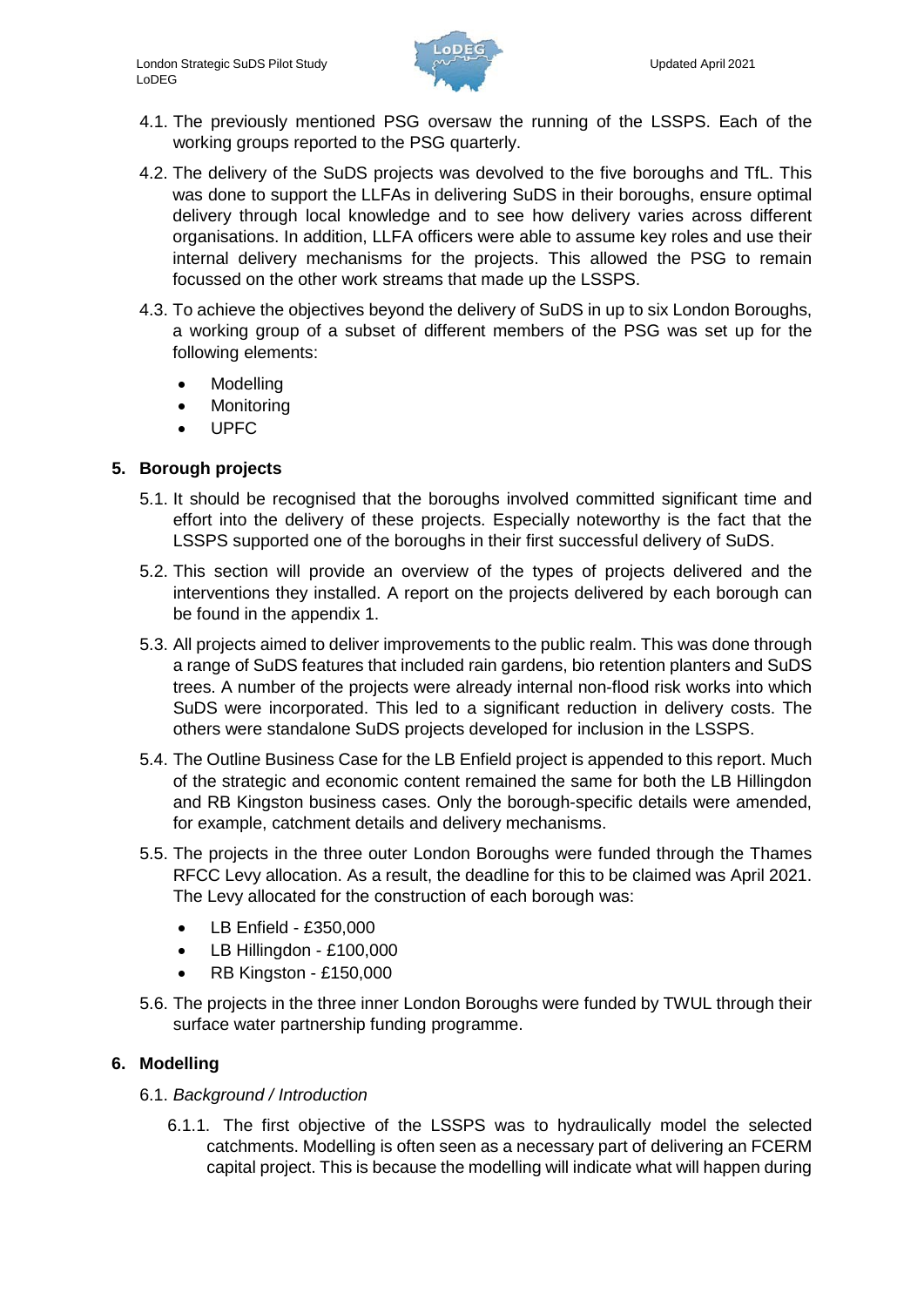

a given rainfall event in a catchment both before and after a project has been constructed. One of the challenges with delivering small-scale SuDS is that the cost of the modelling is disproportionately high when compared to the overall cost of delivery.

- 6.1.2. Modelling for small-scale SuDS at a catchment level will identify all the opportunities for interventions and help to calculate the benefits of the dispersed approach. These interventions can then be ranked on the benefit they return giving a prioritised list of intervention types and locations.
- 6.2. *Process*
	- 6.2.1. The modelling, which was funded through the Thames RFCC Levy, was split into two stages. Stage 1 would establish a methodology and model the outer London catchments (LBs Enfield and Hillingdon and RB Kingston). This methodology was then refined for Stage 2, which looked at the inner London catchments (City of Westminster and LBs Camden and Southwark). This was done through an automated process by which to identify all possible locations that would be suitable for SuDS. For example, a parameter of footpath width was set. This meant that all space beyond 2 metres on a footpath was highlighted as a possible location for a rain garden.
	- 6.2.2. The outer London boroughs were funded through Thames RFCC Levy. This meant an Outline Business Case needed to be approved by the Environment Agency's Area Flood and Coastal Risk Manager in order for funding to be released. The development of the business cases formed part of Stage 1 of the modelling. In addition to releasing the funding, this process would indicate the level of benefits, and therefore funding, that a dispersed SuDS project could achieve under the current funding rules.
	- 6.2.3. Stage 2 looked at the reduction in flows in the combined sewer network that serves the catchments modelled. The results show that dispersed, small scale SuDS can have a cumulatively large impact on downstream sewer capacity. This could allow water companies to understand the scale of investment in these types of interventions required for future development. Such SuDS projects could be preferable to sewer upgrades as they deliver multiple benefits such as improving amenity space, potentially attracting partnership funding.
- 6.3. *Findings and outputs*
	- 6.3.1. The primary finding of the modelling is that SuDS features can have a positive impact on flood risk in all locations.
	- 6.3.2. Each borough received information on possible locations for SuDS features. This will be used to support the delivery of Dispersed SuDS in an opportunistic way, aligning delivery to other works in the public realm in order to reduce costs, or using a targeted and optimised approach, delivering the most beneficial interventions first.
	- 6.3.3. The key benefit of an opportunistic approach is that SuDS can be included in the design of any works in the public realm. They can often be delivered for little or no cost when compared to an 'ordinary' construction.
	- 6.3.4. Optimising the location of SuDS features can significantly increase their effectiveness and benefit-cost ratio (BCR). It can make the delivery eligible for full funding through FCERM GiA. Return on investment can be maximised in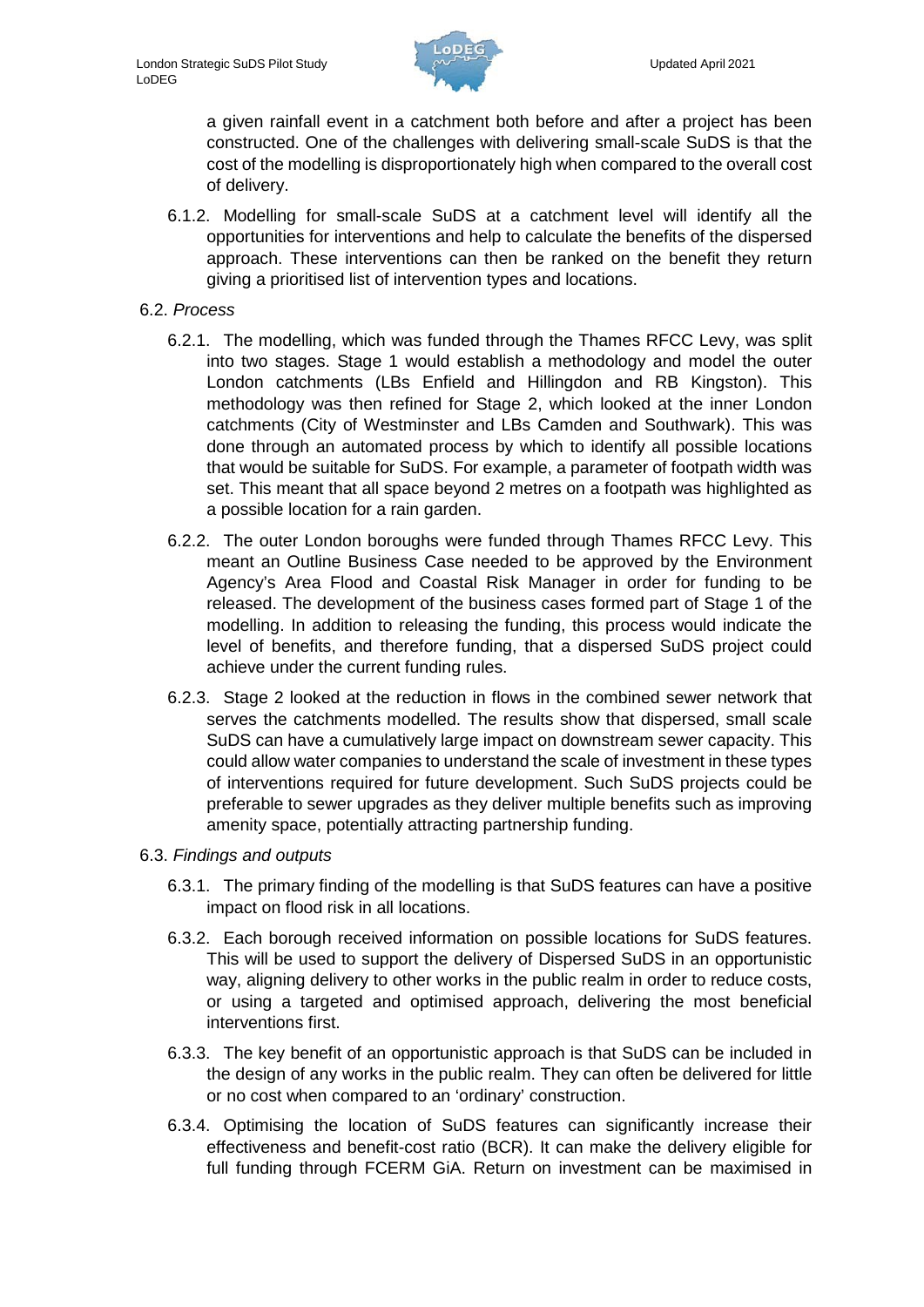

terms of financial benefit and flood risk reduction. However, this requires more planning and construction specifically for the installation of SuDS, often at a higher cost than opportunistic delivery.

- 6.3.5. The methodology established and refined through the LSSPS is usable in other urban areas. The process of modelling a catchment for the purposes of delivering Dispersed SuDS is repeatable. This should enable other risk management authorities to identify and prioritise the opportunities in their catchments. Furthermore, the economic evaluation undertaken in the modelling should encourage other LLFAs to deliver Dispersed SuDS.
- 6.3.6. Some key results from the Stage 2 economic calculations include:
	- The average cost ranges of delivering all of the possible SuDS features available within the realisation levels modelled are:
		- $\circ$  5% of all possible interventions = £25m-£43m
		- $\circ$  25% of all possible interventions = £125m-£217m
		- $\circ$  100% of all possible interventions = £530m-£870m
	- Based on the realisation levels of 5% and 25%, the average benefit-cost ratios for direct procurement range from 2:1 to 11:1.
	- For opportunistic delivery for the same realisation levels, the average benefitcost ratios range from 4:1 to 15:1.
	- The average cost of modelling a London borough ranges from £20k-£50k.
	- An average increase in benefits realised of £18m per year can be achieved by optimising the delivery over an opportunistic approach.
- 6.3.7. The key technical outcomes of the modelling are summarised below: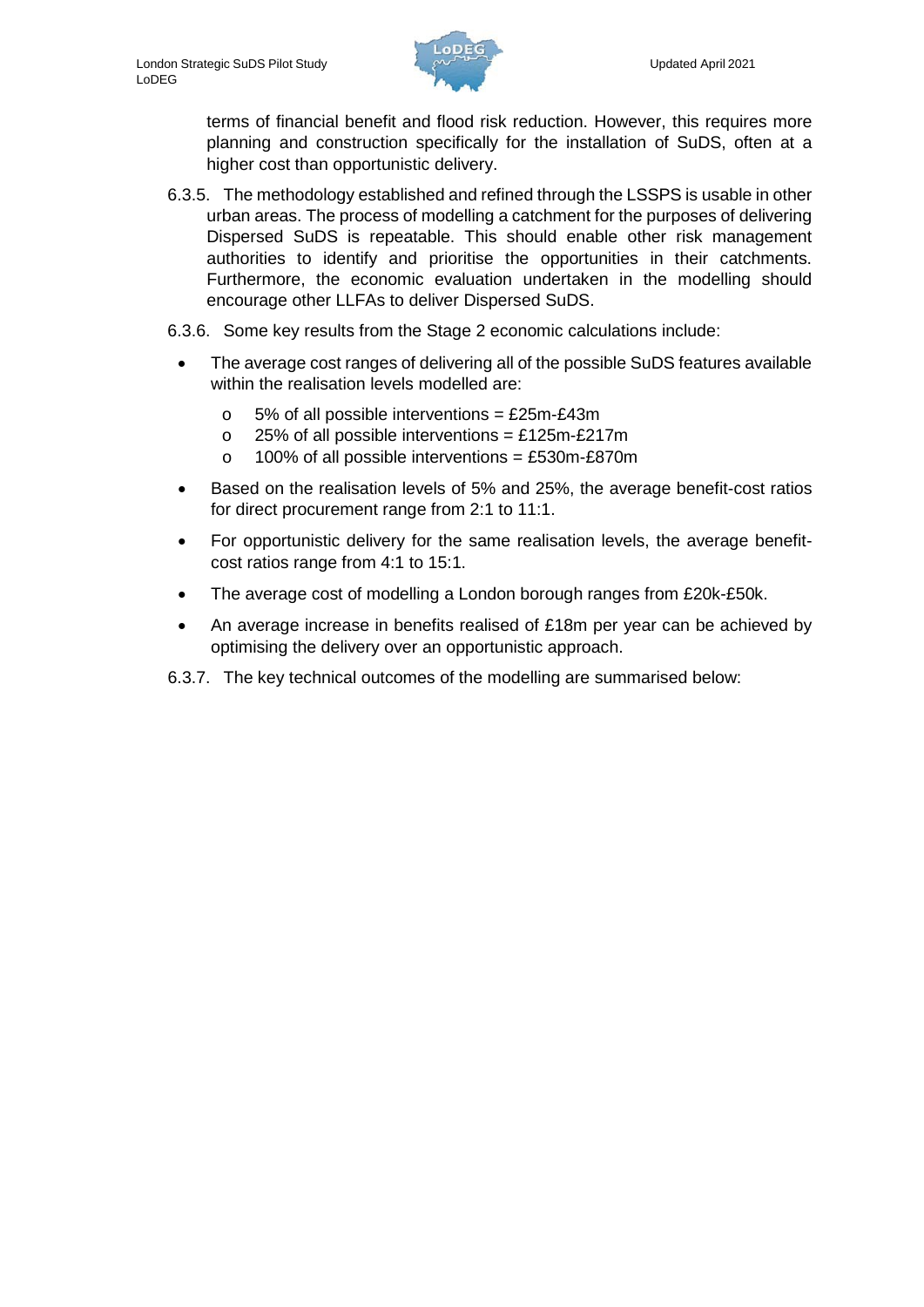London Strategic SuDS Pilot Study LoDEG



 $7.0$ **Optimisation can be Used to Effectively** 6.0 Identify the SuDS Opportunities that  $5.0$ **Generate substantially Higher benefit-** $4.0$ cost than Non-optimised Locations  $3.0$  $2.0$ **Break Even benefit-cost**  $1.0$  $0.0$ £m £500m £1.000m £1.500m £2,000m (All Streetscape SuDS Scenario Data)

# **SuDS Opportunities** (ordered by most effective SuDS Features)



Flood Damage Reduction (proportion of total possible)

5% of Most Optimal SuDS Features Represent...



(On Average per London Borough) £35 Million Capital **Investment in SuDS** 

| Could generate | £190 Million in Flood<br><b>Damage Reduction</b> |  |
|----------------|--------------------------------------------------|--|
|                | £40 Million in Natural<br><b>Capital Value</b>   |  |

Updated April 2021

**Natural Capital Value Increases the** Benefit-Cost Ratio from 0.4 to 1.6

(Average of un-optimised Streetscape SuDS Scenarios)

# All SuDS Opportunities (un-optimised)...



*Figures taken from the LSSPS modelling report p.38*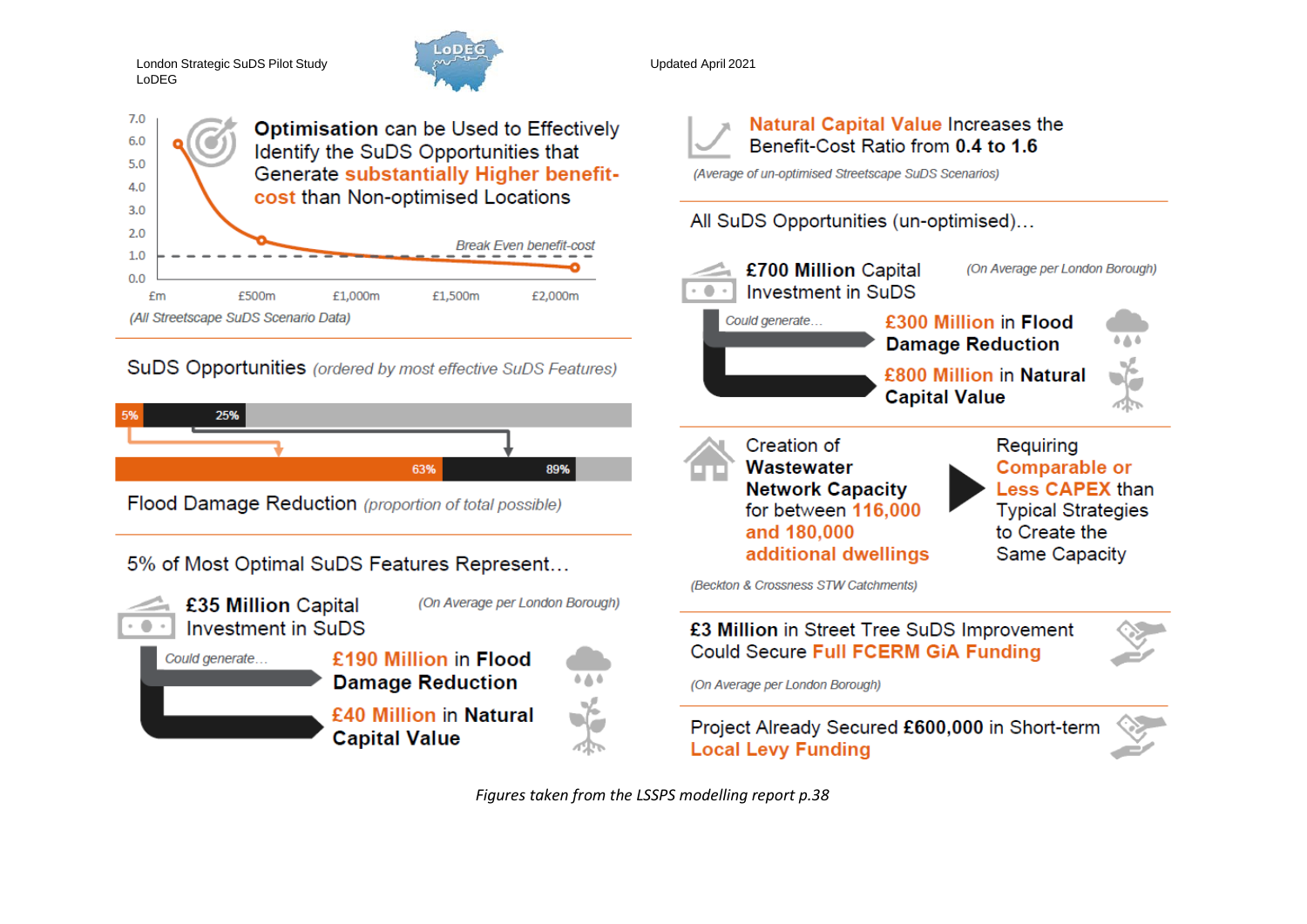

**Flood Mitigation Value** – Dispersed SuDS can provide extensive flood risk mitigation value and deliver significant reductions in flood damages. This can be achieved through both the number and scale of opportunities available (realised through long-term delivery) and a focus on the most optimal SuDS sites.



**Natural Capital Value** – The socio-economic benefits calculated by the modelling outweigh all other benefits by up-to an 10 times for some scenarios evaluated. This demonstrates the underlying holistic value of SuDS as a key component of investing in Green Infrastructure.



**Optimisation Issues** – It is possible to optimise the selection and placement of SuDS features based on predicted catchment flows at individual locations. However, the benefit of optimisation is somewhat reduced through the inclusion of cost and socio-environmental benefits during the selection process.

**Catchment Commonality** – Some correlation was demonstrated among the various Evaluation Scenarios across different catchments but it cannot be considered statistically reliable. The inherent variation in catchment complexity prevents a reliable estimation of benefit for a catchment that has not been modelled.



**Optimisation Uncertainty** – Technical limitations in determining causality between SuDS opportunities and flood benefit can reduce confidence. This implies a need for further refinement of the optimisation process.

**Value of Optimisation** – The importance of location and feature type is demonstrated by the significant variation in the benefit-cost ratio of dispersed SuDS across the realisation levels evaluated. This further emphasises the need for effective modelling in identifying the most costeffective opportunities.



**Sewerage Network Capacity** – Dispersed SuDS could be implemented as an affordable alternative 'green' strategy (or a component of a strategy) to generate sewerage capacity to accommodate future growth. Facilitating long-term reductions in sewer flow through cost-effective funding partnerships could achieve this.



**FCERM GiA Funding** – Economic evaluation shows that the optimisation of dispersed SuDS can significantly improve eligibility for FCERM GiA funding, which could lead to full or part funding being achieved. Using evidence to demonstrate value could incentivise potential beneficiaries to provide additional contributions.

**Cost Uncertainty** – The difficulty of estimating Capital Expenditure and Natural Capital can affect confidence. However, the optimal SuDS sites show positive benefit-cost ratios (sufficient to secure FCERM GiA), irrespective of the uncertainty bands.



**FCERM GiA Funding** – A small-scale Dispersed SuDS approach has successfully secured FCERM GiA.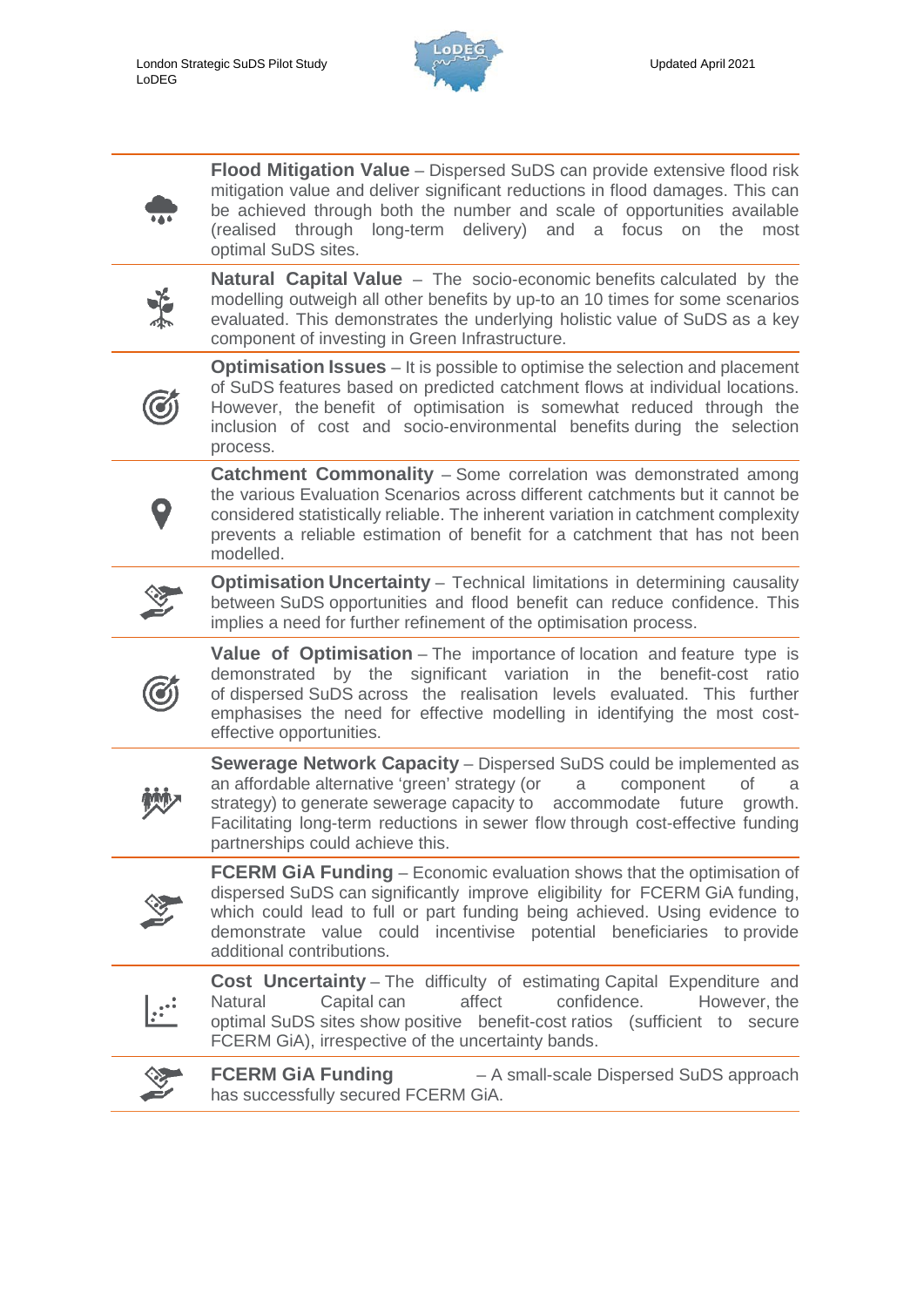

- 6.4. *Recommendations for delivery models:*
	- 6.4.1. **Optimised delivery** To maximise flood risk management (FRM) benefits, the delivery of Dispersed SuDS should be optimised through catchment-wide hydraulic modelling. In these cases, the BCR, based solely on flood benefits, will be significantly greater than 1 (the average was found to be 5.4) and the scheme can potentially be funded entirely by money allocated to FRM.
	- 6.4.2. **Opportunistic delivery** In addition, an alternative delivery model can be used where there are opportunities to integrate SuDS measures into non-FRM works. As the modelling demonstrates, non-optimised SuDS do not meet the criteria for FCERM GiA without a significant amount of partnership funding. The average BCR for a non-optimised SuDS feature was found to be 0.42. Therefore, funding from FRM sources should be used to support this approach provided that the FRM funding contribution is less than 40% of the SuDS cost (rounded down from 42%).
- 6.5. A technical modelling report can be found in the appendix 2.

## **7. Urban Partnership Funding Calculator (UPFC)**

- 7.1. *Background*
	- 7.1.1. At the outset of the LSSPS, the 2011 Partnership Funding (PF) Calculator, used for calculating the FCERM GiA eligibility of a project, did not adequately recognise the benefits of small-scale SuDS projects. An important part of the LSSPS was to develop an alternative that would appropriately recognise the SuDS-specific benefits of these schemes. This would feed this into Defra's review of the PF arrangements, which involved the publication of a new version of the PF Calculator in April 2020. This work was funded by Thames RFCC Levy.

### 7.2. *UPFC development*

- 7.2.1. To deliver this work, Metis Consultants carried out a comprehensive review of the current literature around the benefits of SuDS. The scope of the study extended to everything that could be positively influenced by the use of SuDS measures such as rain gardens, street trees, permeable paving and green roofs within the urban environment. Priority was given to outcomes that can be quantified and monetised (i.e. deliver the objectives of a specific beneficiary's business plan). These were then categorised into SuDS Outcome Measures, to align with how the FCERM GiA eligibility is currently calculated. The following SuDS Outcome Measures were developed:
	- SuDS OM 1a base flow
	- SuDS OM 1b water quality
	- SuDS OM 2a air quality
	- SuDS OM 2b amenity
	- SuDS OM 2c education
	- SuDS OM 2d health
	- SuDS OM 3 biodiversity and ecology
- 7.2.2. To account for benefits related to reduced flood risk to infrastructure, the following Infrastructure Outcome Measures were also established:
	- Infra OM1a: Critical & High Risk Infrastructure
	- Infra OM1b: Electricity sub-stations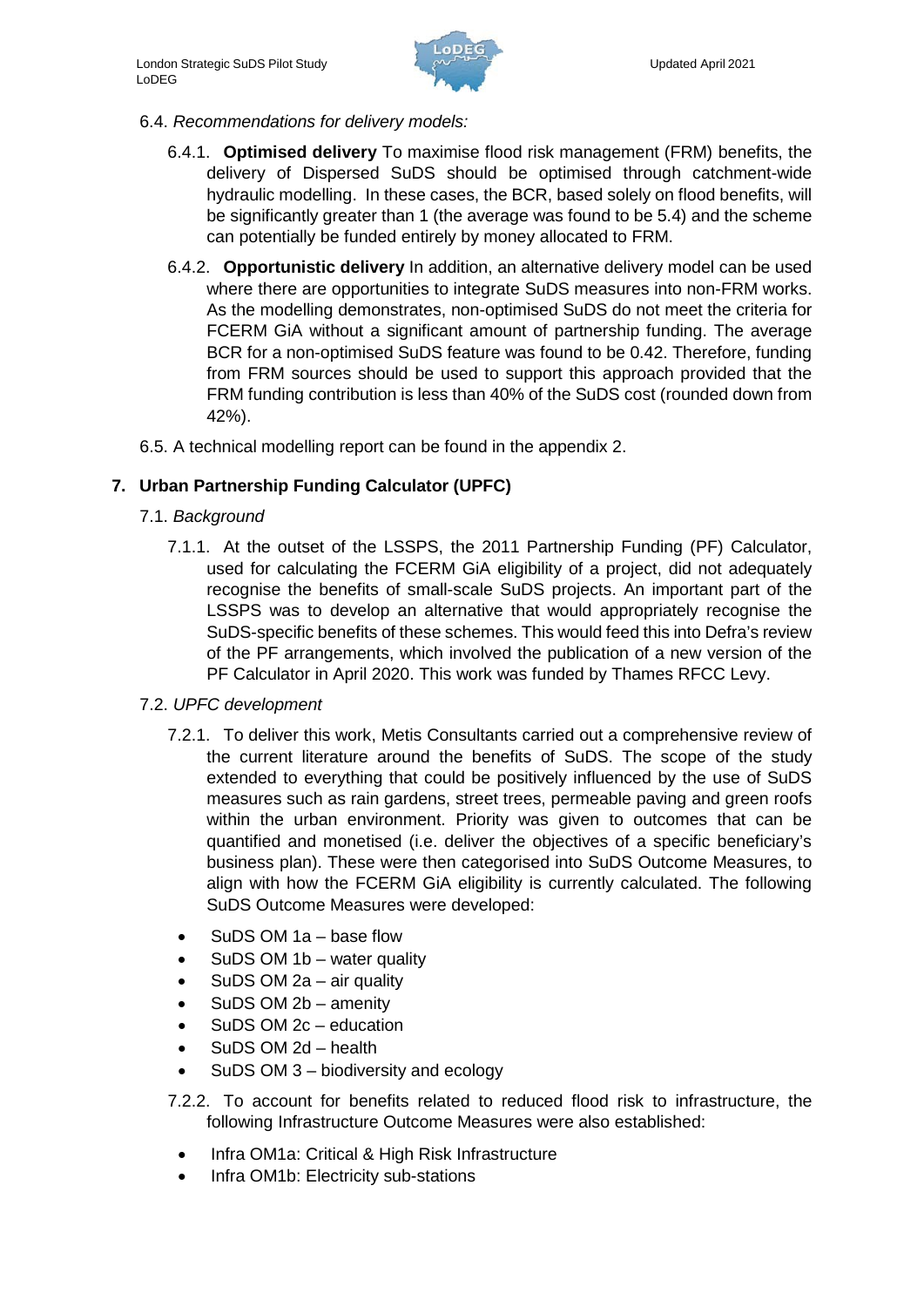

- Infra OM1c: Water & Wastewater facilities
- Infra OM1d: Transportation
- 7.2.3. One of the aims of developing the UPFC was to influence the Defra review of PF arrangements, ahead of the next FCERM programme (2021-2027). Therefore, the PSG maintained a dialogue with colleagues at Defra who were reviewing the PF rules. This involved a number of conversations to ensure that Defra understood the rationale behind what was being done and why. It was important to make clear that conclusions and decisions were evidence-based and what benefit they would bring. The PSG is confident that this dialogue had an influence on the outcome of the PF arrangements.
- 7.3. *PF Calculator 2020*
	- 7.3.1. In April 2020, the Environment Agency released an updated version of the PF Calculator. In addition to revised payment rates, this included changes to the Outcome Measures. While these changes have improved the FCERM GiA eligibility of some SuDS projects, the increase is likely insufficient to greatly increase the number of this type of project successfully applying for FCERM GiA.
- 7.4. *Findings and output*
	- 7.4.1. The most significant overall impact on a PF score is achieved by altering the way it is calculated; by either including or excluding future costs. When submitting a bid for FCERM GiA, non-Environment Agency risk management authorities (such as LLFAs) must include the future costs in the amount for approval but cannot claim FCERM GiA towards them. In addition, contributions to future costs are not recognised in the PF Calculator as contributions towards the total cost of the scheme. Excluding these future costs made the greatest improvement to PF Scores during the testing of the UPFC.
	- 7.4.2. One of the findings of this work is that including wider benefits into the calculation of PF Scores is not sufficient on its own to significantly alter the FCERM GiA eligibility of SuDS schemes. The UPFC alone does not make enough of a difference to overcome the barrier of funding for SuDS delivery. This is because the increase in funding eligibility achieved by including wider benefits is eclipsed by the need for non-Environment Agency risk management authorities, such as LLFAs, to include future maintenance costs in their project cost calculations.
	- 7.4.3. Similarly, just increasing the payment rates for SuDS-specific benefits results in a relatively small increase in a project's FCERM GiA eligibility and is therefore not sufficient. This is because the SuDS-specific benefits are not weighted highly in comparison to the benefits of avoiding flood damages. The overall value of SuDS benefits is low compared to overall project benefit.
	- 7.4.4. Four real-life SuDS projects in London were used as case studies to test the UPFC and the 2011 and 2020 PF Calculators. Using the UPFC led to an increase of between 1-2% in PF Scores, while the new 2020 PF Calculator led to an increase in PF Scores of between 2-6% against the 2011 PF Calculator. Three sensitivity analyses were carried out with scenarios such as the inclusion of local infrastructure specific benefits, which are not generally quantified for PF Calculator input. The ranges of increase in PF Score against a baseline of the 2011 PF Calculator can be seen in the table below.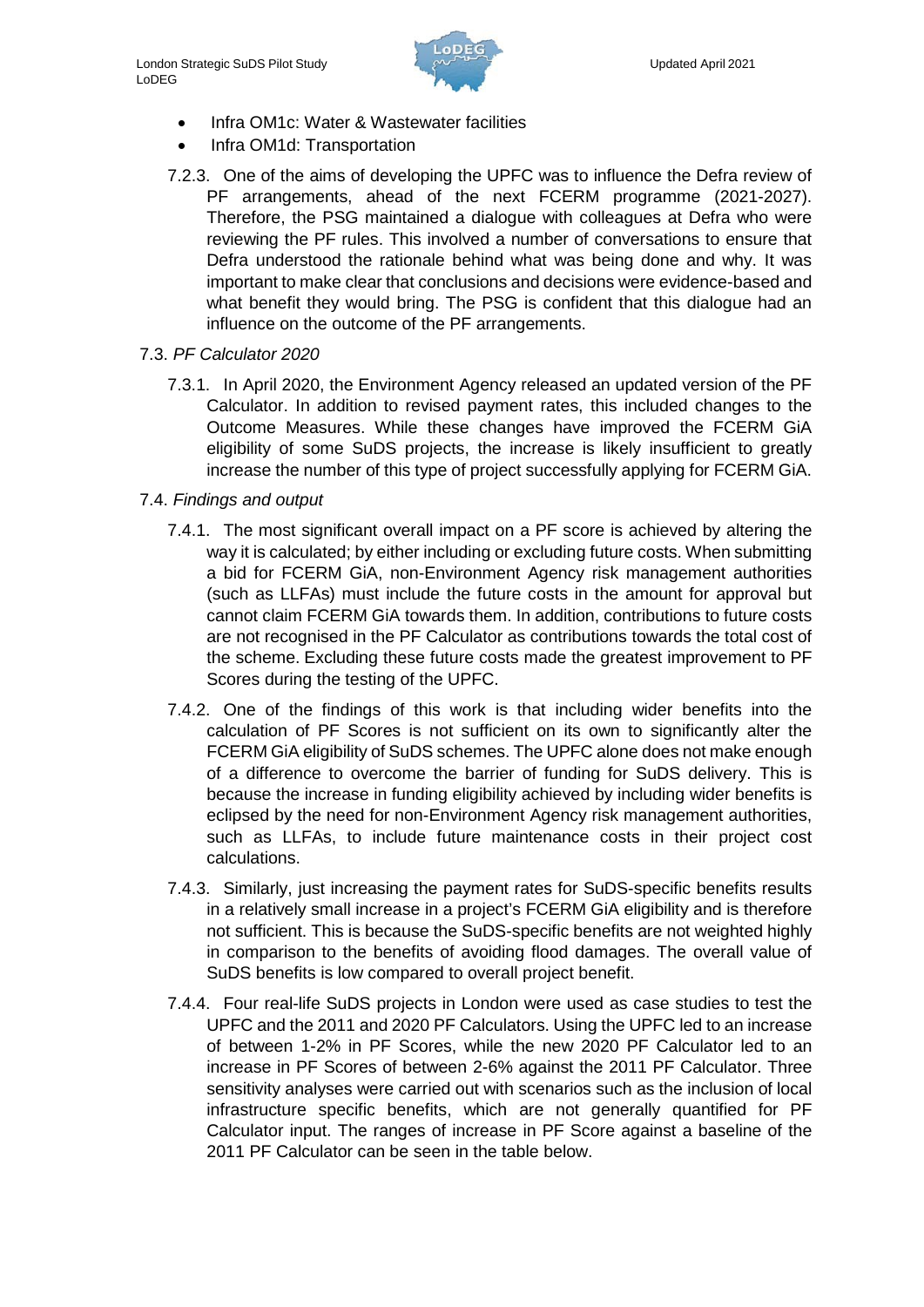

|                                    | PF Score Change       |                       |             |                              |  |
|------------------------------------|-----------------------|-----------------------|-------------|------------------------------|--|
|                                    | 2011 PF<br>Calculator | 2020 PF<br>Calculator | <b>UPFC</b> | UPFC (excl.<br>future costs) |  |
| <b>Current rules</b>               |                       | $2 - 6%$              | $1 - 2%$    | 10-48%                       |  |
| Additional<br><b>SuDS benefits</b> | $0 - 1%$              | $2 - 6%$              | $1 - 3%$    | 10-49%                       |  |
| Infrastructure<br>benefits         | $2 - 5%$              | 4-11%                 | $3 - 27%$   | 13-112%                      |  |
| Reduced future<br>$costs$ (by 50%) | 2-13%                 | 5-20%                 | 4-15%       | 10-48%                       |  |

### *7.5. Recommendations*

- 7.5.1. Due to the funding rules for FCERM GiA not adequately valuing the benefits of Dispersed SuDS, an alternative primary funding source for this type of project. Levy could be used by the Thames RFCC to support LLFAs in delivering Dispersed SuDS. A value per square metre of surface area drained by SuDS features could be used to calculate Levy eligibility.
- 7.5.2. A Thames RFCC working group could be established to appraise applications for Levy to deliver Dispersed SuDS. This working group could then make recommendations to the committee based on the proposed project meeting the design standards and using an appropriate approach.
- 7.6. A full report on the UPFC can be found in appendix 3**.**

## **8. Simple SuDS Calculator**

- 8.1. Along with the UPFC, the Simple SuDS Calculator was developed. The aim was to create a 'simple' spreadsheet-based tool that can be used to estimate the proportion of the overall benefit that is contributed by each individual SuDS feature (by considering attributes such as drainage area attenuated, volume stored, green infrastructure provided and footfall).
- 8.2. The output is a calculator that can be used to compare the benefits of individual SuDS features within a scheme based on basic, readily available, parameters. This can give the user a high-level indication of the partnership funding they may be able to attract.

## **9. Monitoring**

- 9.1. *Introduction*
	- 9.1.1. The monitoring programme is to be funded by TWUL and is due to commence in spring 2021. It will be delivered by a consortium comprising representatives from the University of East London and Thames21. This approach was adopted to draw on the expertise of each organisation in delivering the various elements of the monitoring.
	- 9.1.2. The benefits that were selected for monitoring are:
		- *Water quantity* to help determine the cumulative flood risk reduction of dispersed SuDS.